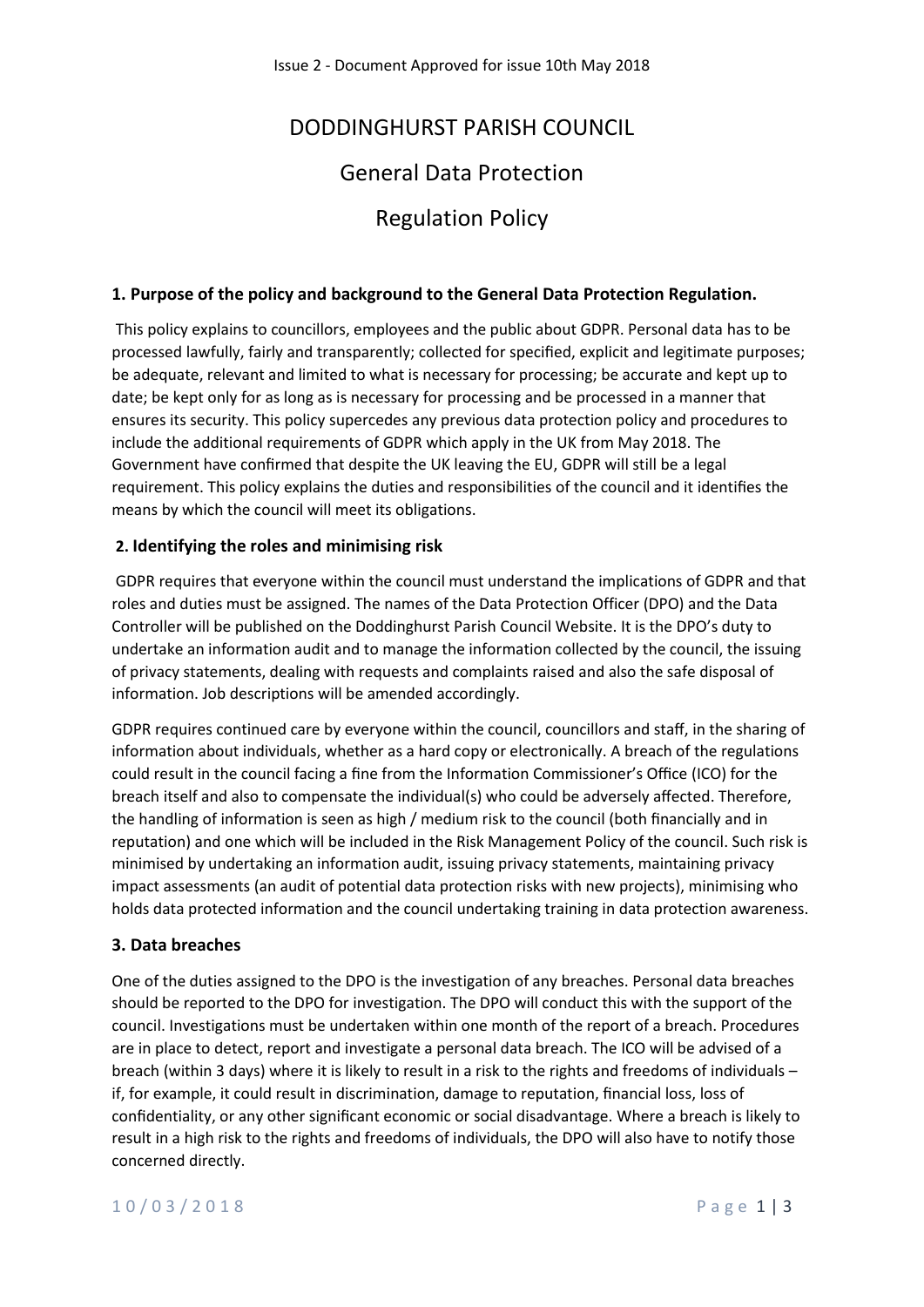It is unacceptable for employees, volunteers and members to use IT in any way that may cause problems for the council, for example the discussion of internal council matters on social media sites could result in reputational damage for the Council and to individuals.

### **4. Privacy Notices**

Being transparent and providing accessible information to individuals about how the Council uses personal data is a key element of the Data Protection Act 1998 (DPA) and the EU General Data Protection Regulation (GDPR). The most common way to provide this information is in a privacy notice. This is a notice to inform individuals about what a council does with their personal information. A privacy notice will contain the name and contact details of the Data Controller, the purpose for which the information is to be used and the length of time for its use. It should be written clearly and should advise the individual that they can, at any time, withdraw their agreement for the use of this information. Issuing of a privacy notice must be detailed on the Information Audit kept by the council. The council will adopt a privacy notice to use, although some changes could be needed depending on the situation, for example where children are involved. All privacy notices must be verifiable. The Data Protection Act 2016 is currently under amendment (May 2018) to exclude Parish Councils from the need to appoint a Data Protection Officer, so this policy excludes the appointment of an Internal DPO.

#### **5. Information Audit**

The Data Controller must undertake, or have undertaken by an approved independent external Data Protection Officer, an information audit which details the personal data held, where it came from, the purpose for holding that information and with whom the council will share that information. This will include information held electronically or as a hard copy. Information held could change from year to year with different activities, and so the information audit will be reviewed at least annually or when the council undertakes a new activity. The information audit review should be conducted ahead of the review of this policy and the reviews should be minuted.

#### **6. Individuals' Rights**

GDPR gives individuals rights with some enhancements to those rights already in place:

- the right to be informed
- the right of access
- the right to rectification
- the right to erasure
- the right to restrict processing
- right to data portability
- the right to object
- the right not to be subject to automated decision-making including profiling.

The two enhancements of GDPR are that individuals now have a right to have their personal data erased (sometime known as the 'right to be forgotten') where their personal data is no longer necessary in relation to the purpose for which it was originally collected and data portability must be done free of charge. Data portability refers to the ability to move, copy or transfer data easily between different computers.